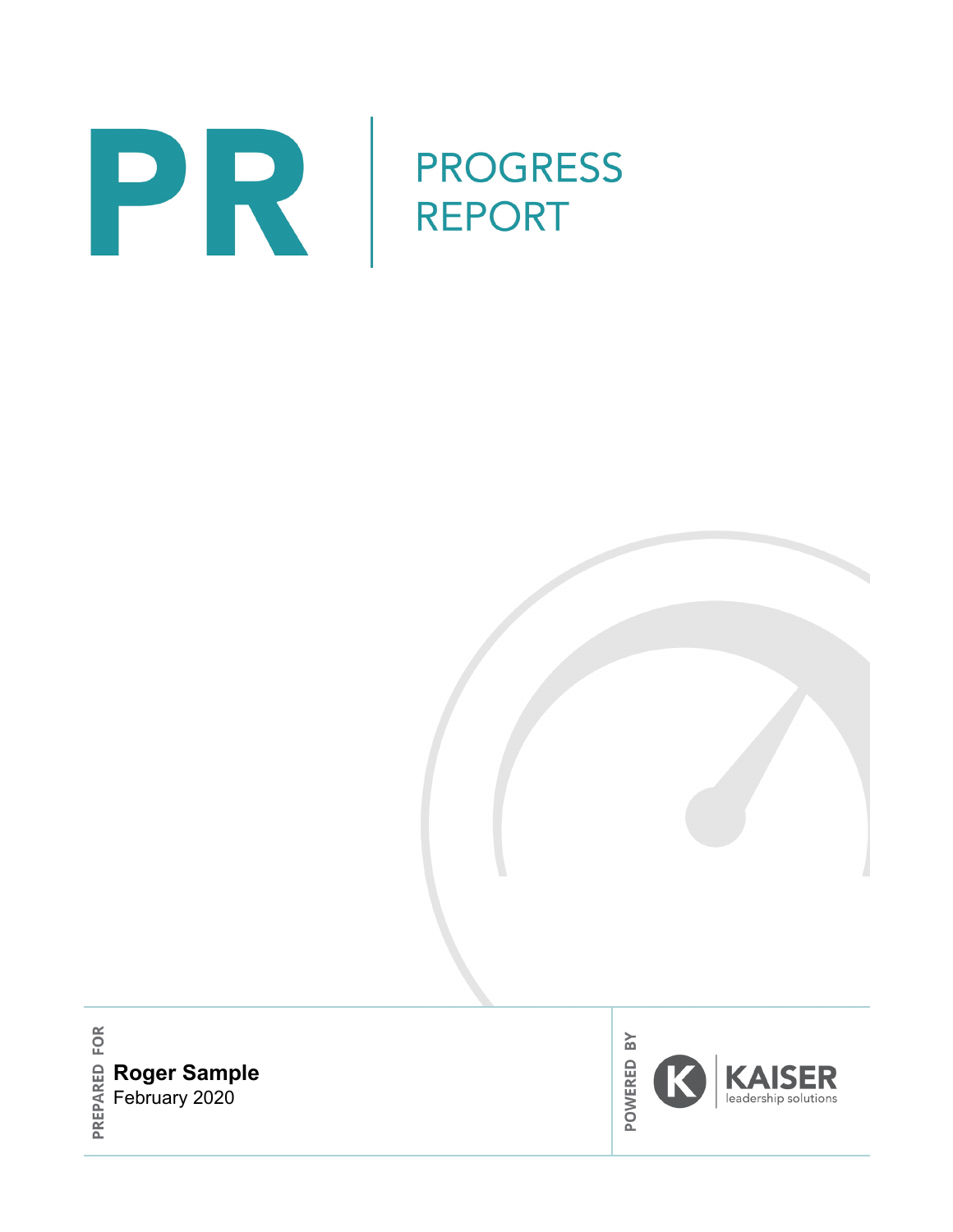# **Overview**

# **Roger Sample** Feedback for: Feedback from:

February 2021

Functional head Business – publicly traded

18 years Managerial experience:

2 years Time in current job:

- **20 Total Coworkers**
	- 7 Superiors
	- 4 Peers
	- 6 Direct Reports
	- 3 Others

This report provides feedback concerning your on-going development. Ratings were made on both the "degree of change" scale and the "how to improve" scale, which are shown below. For ratings on the "degree of change" scale, raters were instructed to consider any changes **since last spring**.



Scores are presented for each rater group, and "overall 360 scores" are presented as the average of scores across the coworker rater groups (and do not include self-ratings).

Raters were also given the option to indicate "not applicable/can't rate", and therefore there may be a different number of raters from item to item.

Written feedback appears at the end of the report, following the ratings.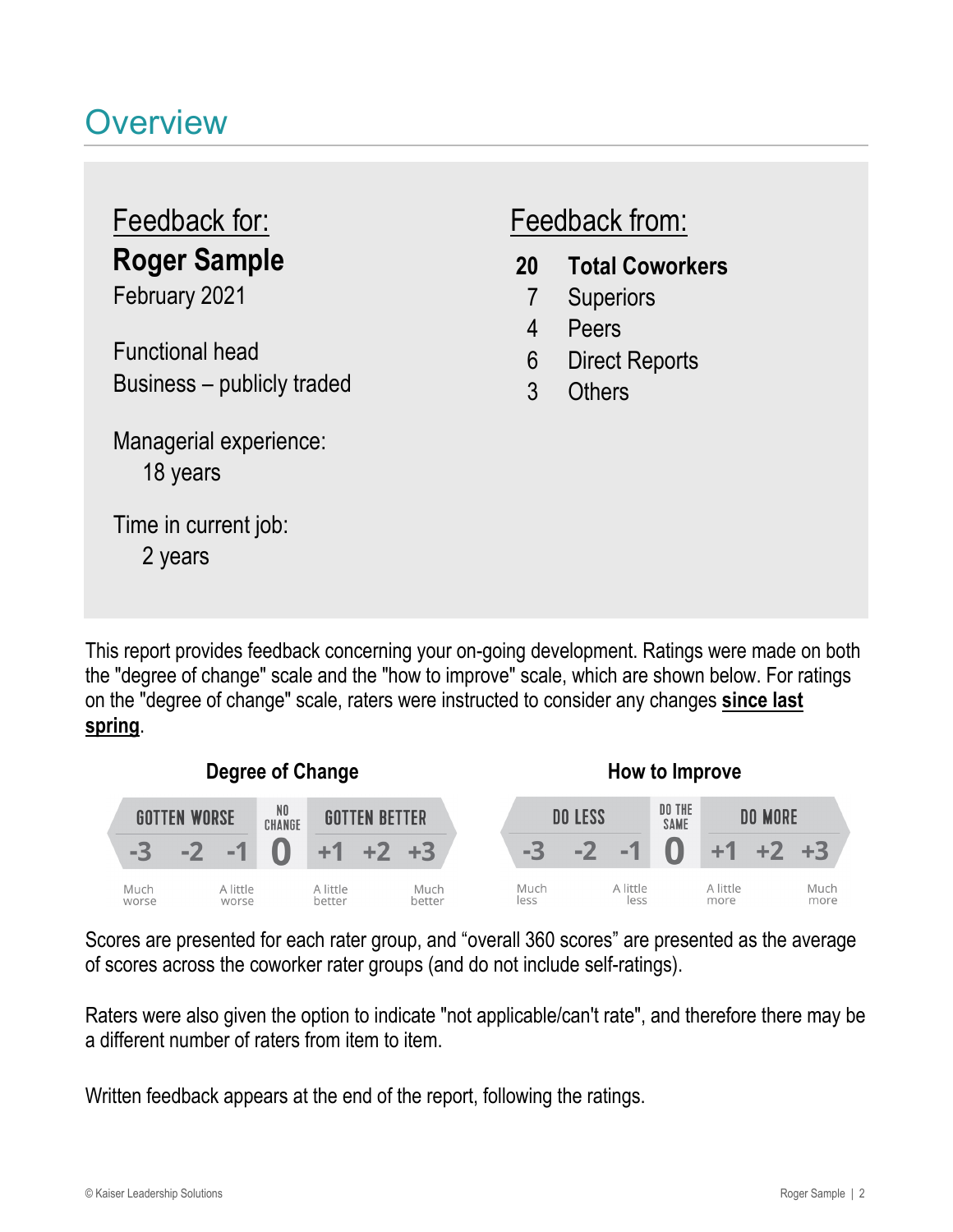# Degree of Change

|                                                                                                             |    |      | <b>GOTTEN WORSE</b> | <b>NO</b><br><b>CHANGE</b> | <b>GOTTEN BETTER</b> |                     |              |
|-------------------------------------------------------------------------------------------------------------|----|------|---------------------|----------------------------|----------------------|---------------------|--------------|
|                                                                                                             | -3 | $-2$ | -1                  | 0                          | $+1$                 | $+2$                | $+3$         |
| Overall effectiveness as a leader.                                                                          |    |      |                     |                            | Y                    |                     |              |
| 1. Doing less detail-work himself and<br>delegating appropriately to others.                                |    |      |                     |                            |                      |                     | $\mathsf{Y}$ |
| 2. Being balanced and open-minded in<br>weighing input to decisions.                                        |    |      |                     |                            | Y                    |                     |              |
| 3. Spending time and energy to strengthen<br>the accounting function across the<br>organization.            |    |      |                     |                            |                      |                     |              |
| 4. Improving the efficiency and<br>effectiveness of the quarterly financial<br>close and reporting process. |    |      |                     |                            |                      |                     |              |
| 5. Reaching out to collaborate with finance<br>and accounting people in the businesses.                     |    |      |                     |                            | Y                    |                     |              |
| 6. Speaking up and expressing his views.                                                                    |    |      |                     |                            |                      | Υ                   |              |
| 7. Being decisive; taking action in a timely<br>manner.                                                     |    |      |                     |                            | I۲                   |                     |              |
|                                                                                                             |    |      | Legend: $Y = You$   |                            |                      | = Overall 360 Score |              |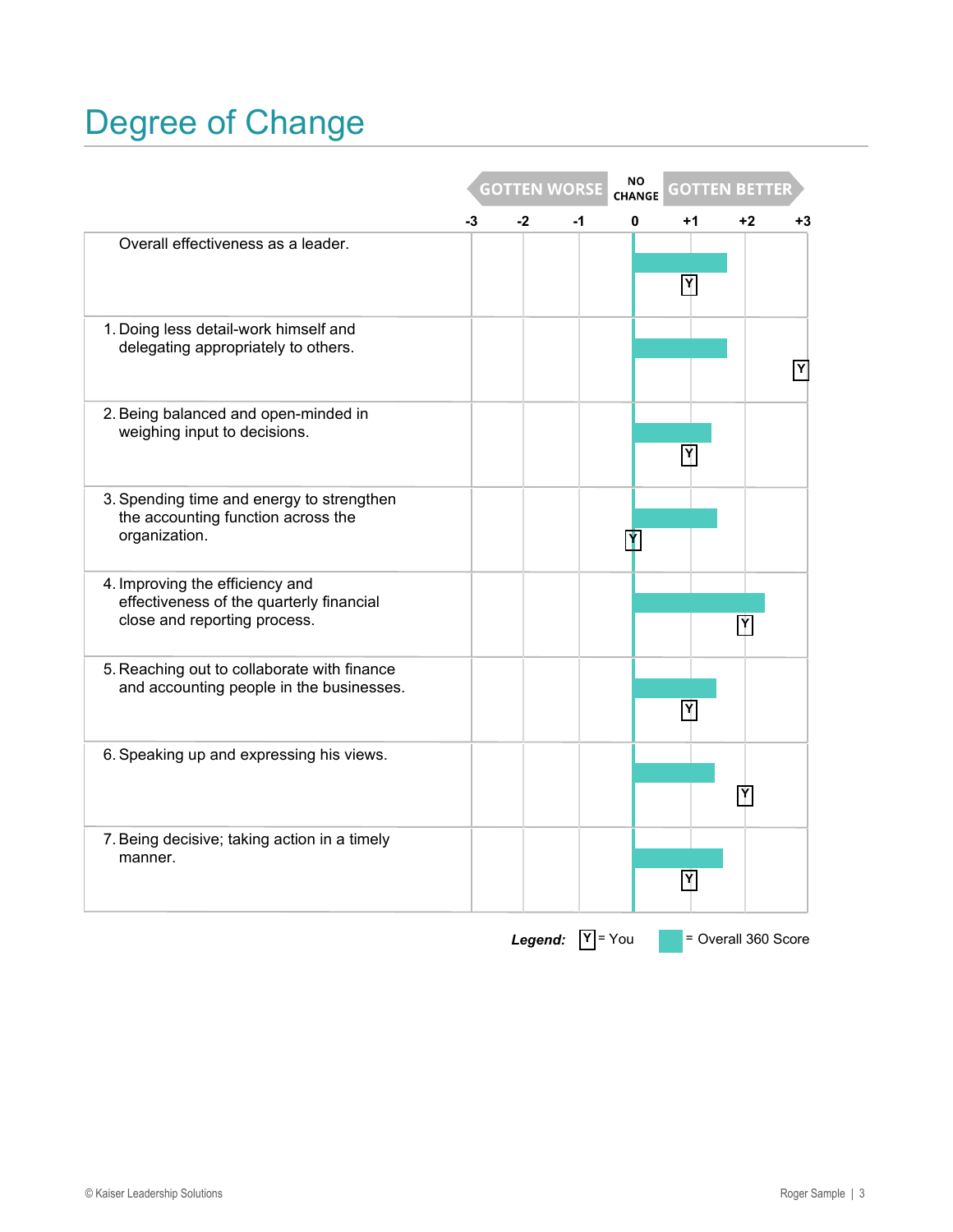# How to Improve

|                                                                                                             |    |      | <b>DO LESS</b>           | <b>DO THE</b><br><b>SAME</b> |      | <b>DO MORE</b>      |      |
|-------------------------------------------------------------------------------------------------------------|----|------|--------------------------|------------------------------|------|---------------------|------|
|                                                                                                             | -3 | $-2$ | -1                       | 0                            | $+1$ | $+2$                | $+3$ |
| 1. Doing less detail-work himself and<br>delegating appropriately to others.                                |    |      |                          |                              | Y    |                     |      |
| 2. Being balanced and open-minded in<br>weighing input to decisions.                                        |    |      |                          |                              | Υ    |                     |      |
| 3. Spending time and energy to strengthen<br>the accounting function across the<br>organization.            |    |      |                          |                              |      |                     |      |
| 4. Improving the efficiency and<br>effectiveness of the quarterly financial<br>close and reporting process. |    |      |                          |                              |      | Υ                   |      |
| 5. Reaching out to collaborate with finance<br>and accounting people in the businesses.                     |    |      |                          |                              |      |                     |      |
| 6. Speaking up and expressing his views.                                                                    |    |      |                          |                              |      | Y                   |      |
| 7. Being decisive; taking action in a timely<br>manner.                                                     |    |      |                          |                              | Υ    |                     |      |
|                                                                                                             |    |      | <b>Legend:</b> $Y = You$ |                              |      | = Overall 360 Score |      |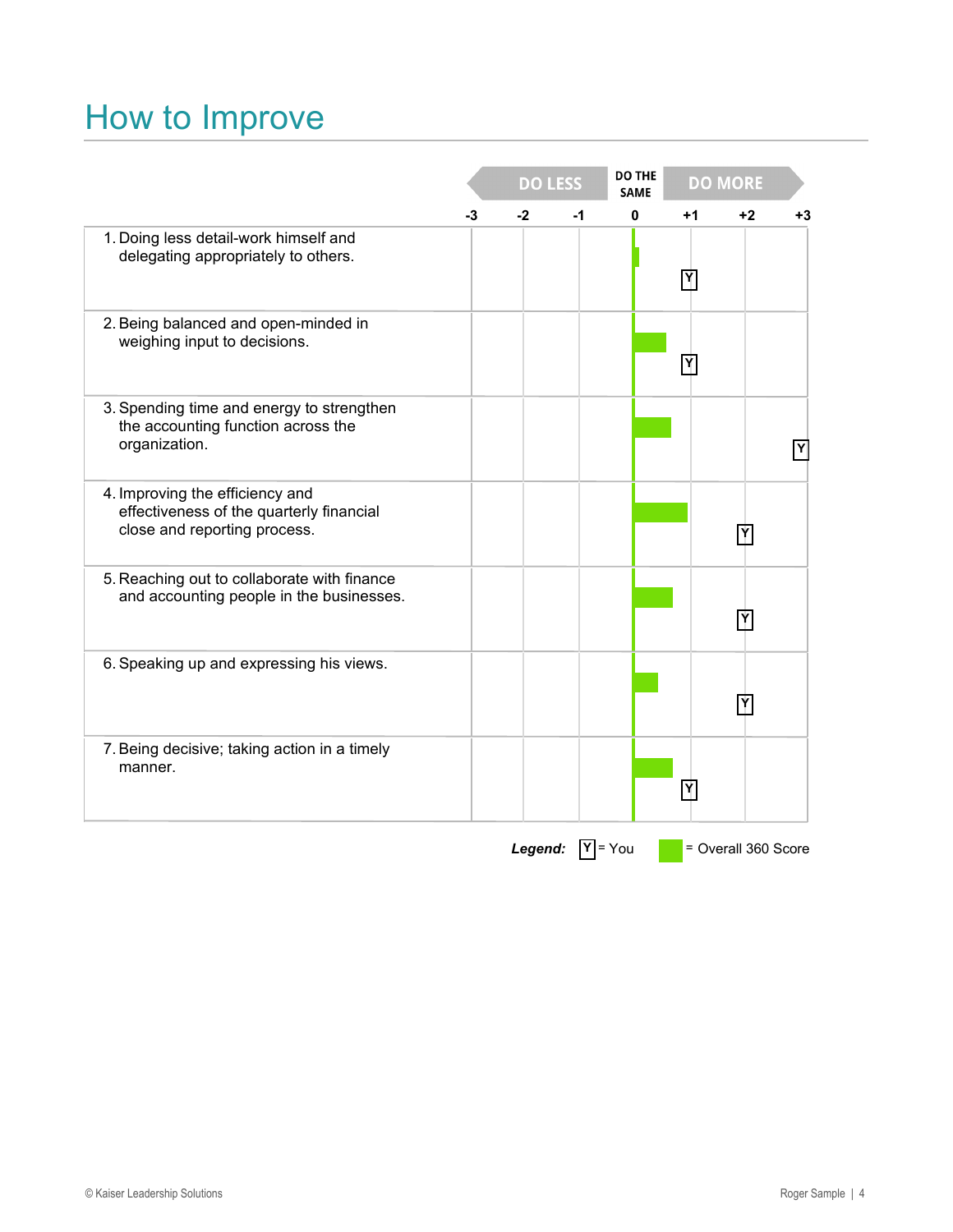# Detailed Results

#### **Overall effectiveness as a leader.**

|                          | Degree of Change |       |              |               |  |  |  |  |
|--------------------------|------------------|-------|--------------|---------------|--|--|--|--|
|                          | Avg.             | Worse | No<br>Change | <b>Better</b> |  |  |  |  |
| You                      | $+1.00$          |       |              | 1             |  |  |  |  |
| <b>Overall 360 Score</b> | $+1.67$          |       | 2            | 13            |  |  |  |  |
| <b>Superiors</b>         | $+1.00$          |       | 2            | 3             |  |  |  |  |
| Peers                    | $+2.33$          |       |              | 3             |  |  |  |  |
| <b>Direct Reports</b>    | $+2.00$          |       |              | 4             |  |  |  |  |
| Others                   | $+1.33$          |       |              | 3             |  |  |  |  |

#### **1. Doing less detail-work himself and delegating appropriately to others.**

|                          |         |       | Degree of Change    |        |         |            | How to Improve |                 |  |  |
|--------------------------|---------|-------|---------------------|--------|---------|------------|----------------|-----------------|--|--|
|                          | Avg.    | Worse | <b>No</b><br>Change | Better | Avg.    | Do<br>less | Do the<br>Same | Do<br>more      |  |  |
| You                      | $+3.00$ |       |                     |        | $+1.00$ |            |                |                 |  |  |
| <b>Overall 360 Score</b> | $+1.67$ |       | 4                   | 12     | $+0.10$ | 5          | 5              | $6\phantom{1}6$ |  |  |
| <b>Superiors</b>         | $+1.00$ |       | 2                   | 4      | $+1.17$ |            |                | $\overline{4}$  |  |  |
| Peers                    | $+1.50$ |       |                     | 3      | $+0.25$ |            |                | $\overline{2}$  |  |  |
| <b>Direct Reports</b>    | $+2.20$ |       |                     | 4      | $-1.00$ | 3          | 2              |                 |  |  |
| Others                   | $+2.00$ |       |                     |        | 0.00    |            |                |                 |  |  |

#### **2. Being balanced and open-minded in weighing input to decisions.**

|                          |         |       | Degree of Change |                |         | How to Improve |                |                  |  |
|--------------------------|---------|-------|------------------|----------------|---------|----------------|----------------|------------------|--|
|                          | Avg.    | Worse | No<br>Change     | <b>Better</b>  | Avg.    | Do<br>less     | Do the<br>Same | Do<br>more       |  |
| You                      | $+1.00$ |       |                  |                | $+1.00$ |                |                |                  |  |
| <b>Overall 360 Score</b> | $+1.40$ |       | 5                | 13             | $+0.59$ |                | 9              | $\boldsymbol{9}$ |  |
| <b>Superiors</b>         | $+1.29$ |       | 3                | 4              | $+0.71$ |                | 3              | $\overline{4}$   |  |
| Peers                    | $+1.50$ |       |                  | $\overline{4}$ | $+0.75$ |                | 2              | $\overline{2}$   |  |
| <b>Direct Reports</b>    | $+1.80$ |       |                  | $\overline{4}$ | $+0.40$ |                | 3              | $\overline{2}$   |  |
| <b>Others</b>            | $+1.00$ |       |                  |                | $+0.50$ |                |                |                  |  |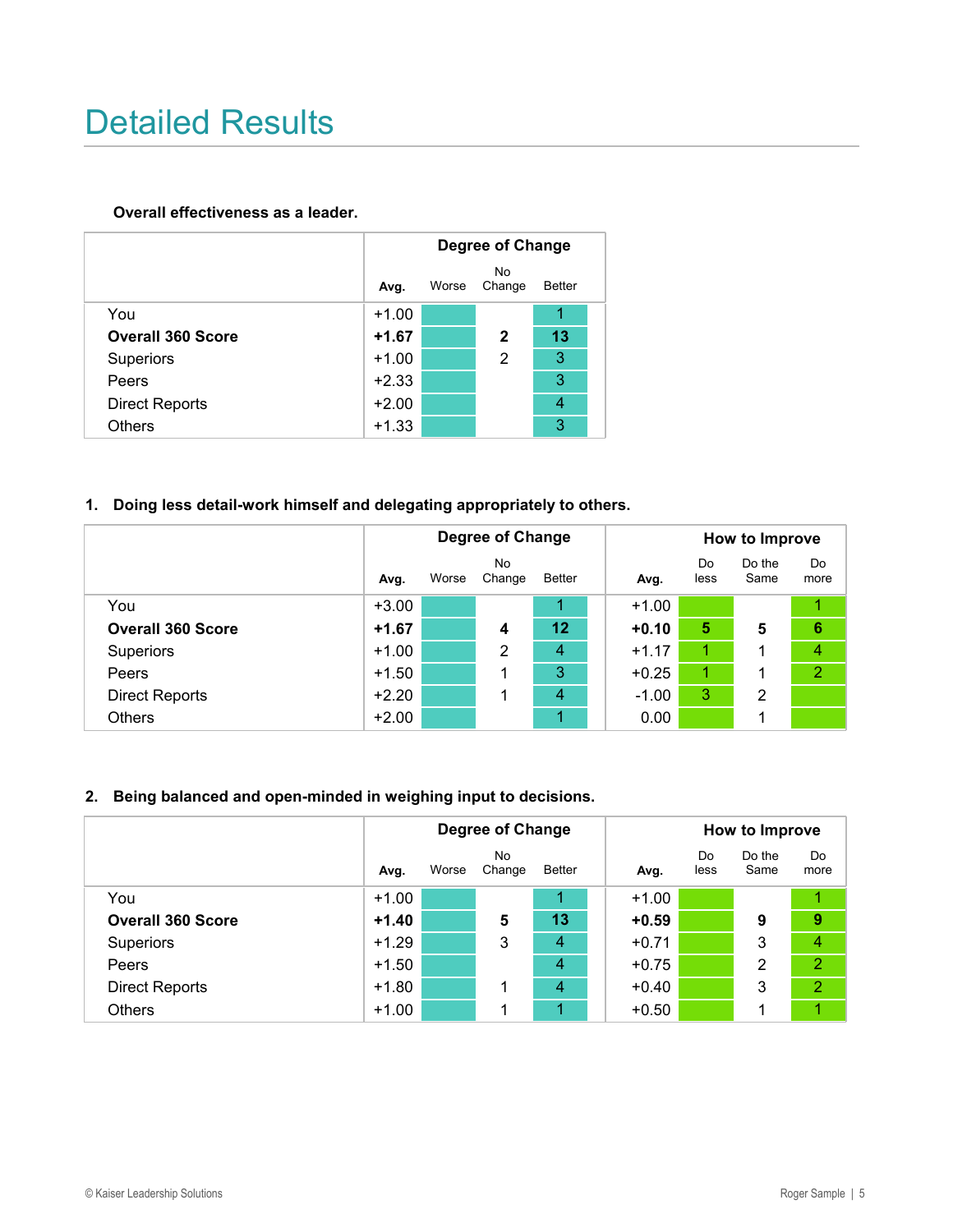# Detailed Results

|                          |         |       | <b>Degree of Change</b> |        |         | How to Improve |                |            |  |
|--------------------------|---------|-------|-------------------------|--------|---------|----------------|----------------|------------|--|
|                          | Avg.    | Worse | No<br>Change            | Better | Avg.    | Do<br>less     | Do the<br>Same | Do<br>more |  |
| You                      | 0.00    |       | 1                       |        | $+3.00$ |                |                |            |  |
| <b>Overall 360 Score</b> | $+1.50$ |       | 6                       | 11     | $+0.68$ |                | 7              | 10         |  |
| <b>Superiors</b>         | $+1.00$ |       | 3                       | 3      | $+0.71$ |                | 3              | 4          |  |
| Peers                    | $+1.25$ |       | 2                       | 2      | $+1.25$ |                |                | 4          |  |
| <b>Direct Reports</b>    | $+1.75$ |       |                         | 3      | $+0.25$ |                | 3              |            |  |
| <b>Others</b>            | $+2.00$ |       |                         | 3      | $+0.50$ |                | 1              |            |  |

#### **3. Spending time and energy to strengthen the accounting function across the organization.**

#### **4. Improving the efficiency and effectiveness of the quarterly financial close and reporting process.**

|                          |         |       | <b>Degree of Change</b> |               |         | How to Improve |                |                 |  |
|--------------------------|---------|-------|-------------------------|---------------|---------|----------------|----------------|-----------------|--|
|                          | Avg.    | Worse | <b>No</b><br>Change     | <b>Better</b> | Avg.    | Do<br>less     | Do the<br>Same | Do<br>more      |  |
| You                      | $+2.00$ |       |                         | 1             | $+2.00$ |                |                | 1               |  |
| <b>Overall 360 Score</b> | $+2.35$ |       | 2                       | 18            | $+0.97$ |                | 4              | 14              |  |
| <b>Superiors</b>         | $+1.71$ |       | 2                       | 5             | $+1.29$ |                | 1              | $6\phantom{1}6$ |  |
| Peers                    | $+2.00$ |       |                         | 4             | $+1.50$ |                |                | 4               |  |
| <b>Direct Reports</b>    | $+3.00$ |       |                         | 6             | $+0.60$ |                | 2              | 3               |  |
| <b>Others</b>            | $+2.67$ |       |                         | 3             | $+0.50$ |                | 1              |                 |  |

#### **5. Reaching out to collaborate with finance and accounting people in the businesses.**

|                          | <b>Degree of Change</b> |       |                     |                |  |         | How to Improve |                |                |  |
|--------------------------|-------------------------|-------|---------------------|----------------|--|---------|----------------|----------------|----------------|--|
|                          | Avg.                    | Worse | <b>No</b><br>Change | Better         |  | Avg.    | Do<br>less     | Do the<br>Same | Do<br>more     |  |
| You                      | $+1.00$                 |       |                     |                |  | $+2.00$ |                |                |                |  |
| <b>Overall 360 Score</b> | $+1.48$                 |       | 4                   | 13             |  | $+0.70$ |                | 10             | $\overline{7}$ |  |
| <b>Superiors</b>         | $+1.00$                 |       | 2                   | 4              |  | $+0.83$ |                | 3              | 3              |  |
| Peers                    | $+2.00$                 |       |                     | 3              |  | $+1.75$ |                | 1              | 3              |  |
| <b>Direct Reports</b>    | $+1.60$                 |       |                     | 4              |  | $+0.20$ |                | 4              |                |  |
| <b>Others</b>            | $+1.33$                 |       |                     | $\overline{2}$ |  | 0.00    |                | 2              |                |  |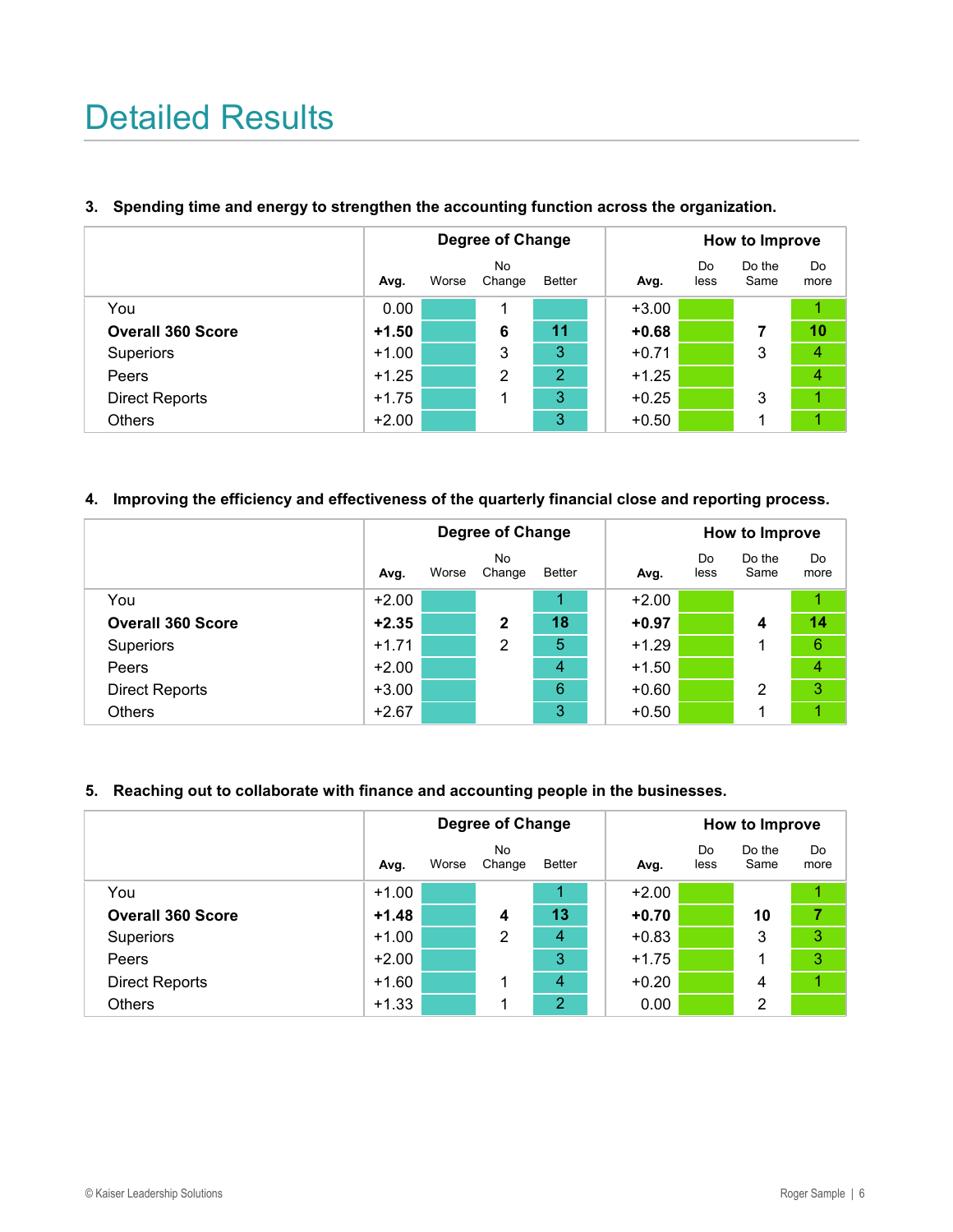# Detailed Results

#### **6. Speaking up and expressing his views.**

|                          |         |       | <b>Degree of Change</b> |                |         | How to Improve |                |                |  |
|--------------------------|---------|-------|-------------------------|----------------|---------|----------------|----------------|----------------|--|
|                          | Avg.    | Worse | <b>No</b><br>Change     | Better         | Avg.    | Do<br>less     | Do the<br>Same | Do<br>more     |  |
| You                      | $+2.00$ |       |                         |                | $+2.00$ |                |                |                |  |
| <b>Overall 360 Score</b> | $+1.46$ |       | 5                       | 13             | $+0.44$ |                | 8              | 9              |  |
| <b>Superiors</b>         | $+1.43$ |       |                         | 6              | $+0.86$ |                | 2              | 5              |  |
| Peers                    | $+1.00$ |       | 2                       | $\overline{2}$ | $+0.50$ |                | 2              | $\overline{2}$ |  |
| <b>Direct Reports</b>    | $+1.40$ |       | 2                       | 3              | $+0.40$ |                | 3              | $\overline{2}$ |  |
| <b>Others</b>            | $+2.00$ |       |                         | 2              | 0.00    |                | 1              |                |  |

### **7. Being decisive; taking action in a timely manner.**

|                          | <b>Degree of Change</b> |       |              |                |  |         | How to Improve |                |                |  |
|--------------------------|-------------------------|-------|--------------|----------------|--|---------|----------------|----------------|----------------|--|
|                          | Avg.                    | Worse | No<br>Change | <b>Better</b>  |  | Avg.    | Do<br>less     | Do the<br>Same | Do<br>more     |  |
| You                      | $+1.00$                 |       |              |                |  | $+1.00$ |                |                |                |  |
| <b>Overall 360 Score</b> | $+1.60$                 |       | 4            | 14             |  | $+0.71$ |                | 6              | 11             |  |
| <b>Superiors</b>         | $+1.29$                 |       | 2            | 5              |  | $+1.29$ |                | 1              | $\sqrt{6}$     |  |
| Peers                    | $+2.33$                 |       |              | 3              |  | $+0.67$ |                | 1              | $\overline{2}$ |  |
| <b>Direct Reports</b>    | $+1.80$                 |       |              | $\overline{4}$ |  | $+0.40$ |                | 3              | $\overline{2}$ |  |
| <b>Others</b>            | $+1.00$                 |       |              | $\overline{2}$ |  | $+0.50$ |                | 1              |                |  |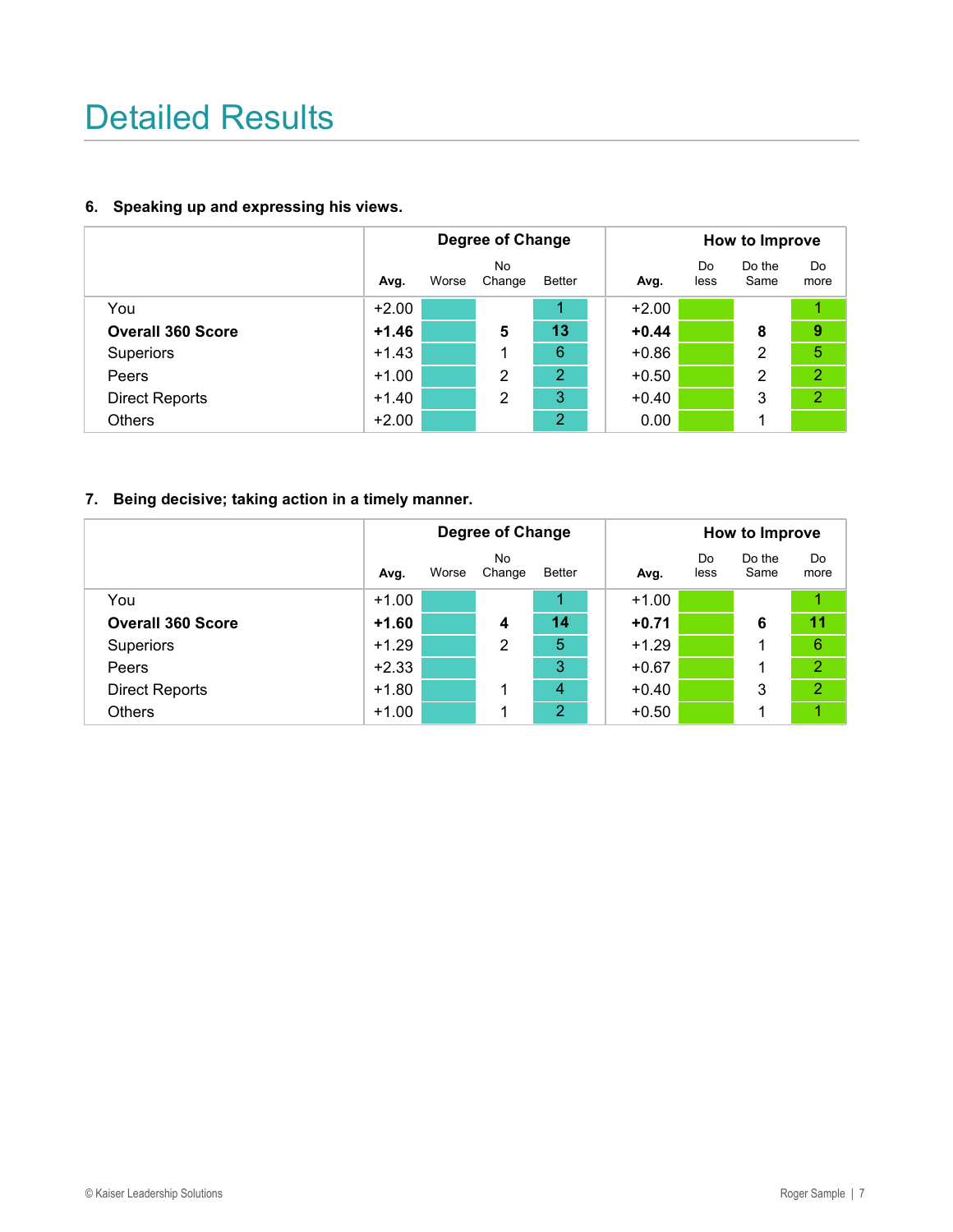**1. Please describe any change that you have seen in Roger Sample's leadership since since last spring. What impact have the changes had on the business, the organization, or people?**

*Note:* Each bullet represents a different respondent. Comments are presented *exactly* as submitted.

### **You**

• I am definitely delegating more detailed tasks to others in the Corporate Accounting Team, which has allowed me more time to spend on strategic and process matters, as well as time with the family.

### **Superiors**

- Roger has presented a list of his open accounting items at a few Top Team meeting, and that review was helpful. The process of documenting and reviewing in advance with each segment is more valuable than the presentation itself.He has spent more time "walking around," and I think that even more would be welcome.
- Roger has become more effective in leading the quarterly close and reporting process -- driving appropriate time lines, more actively involving team members (and charging them with increased responsibility), and developing an effective relationship with the new lead external auditor. The result has been two very effective and efficient closes. Roger also has become more participative in group meetings, which improves the overall result, since he consistently makes good and thoughtful contributions.
- Roger does seem to provide his input to the broader group more often and more comfortably now; I think that is a positive. His leadership at Corp Finance has also been more vocal, and I think that is a positive as well. Roger is a very well respected guy, everyone knows he is unbiased and has high integrity—his words carry a lot of weight.
- Don't really have a clear line of sight to this.
- I don't work that closely with Roger, but I think in general, Roger does a nice job.
- Roger seems more open to collaborative decisions and is moving his organization towards continuous improvement. He also seems more engaged in meetings and more willing to express his views.
- Roger has continued to improve as a business leader and a manager. His opinions are well founded and his advice is respected by all. He has significantly improved the efficiency of the close process and is utilizing his team.

### **Peers**

- Roger seems to speak up more often in meetings and reviews asking questions or giving his thoughts.
- I do see continued progress in Roger's leadership. However, this will only be effective if it is filtered down throughout his organization, specifically the openness and willingness to hear and listen. If the accounting leaders of ABC Corp feel they are constantly being audited, where only well-rehearsed discussions will be productive, then an open and transparent dialogue will not take place.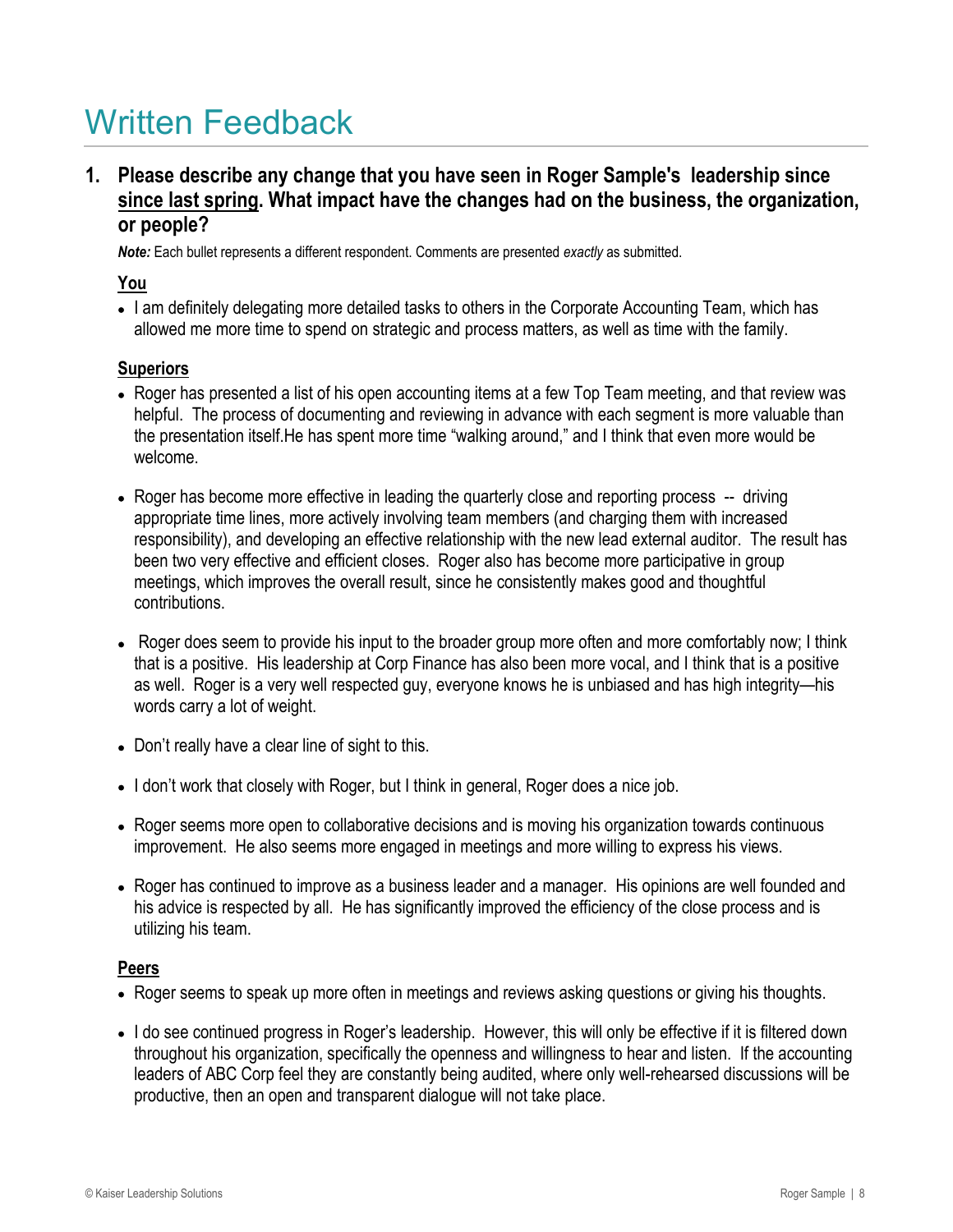### **Peers**

- Yes, Roger has taken a more strategic-oriented approach to the accounting function since last June. Roger has proactively managed a finance-improvement initiative across the organization to eliminate timewasting tasks and avoid duplication of efforts. This process has already resulted in time savings in the field, which is exponentially greater than the incremental efforts previously achieved. Roger has focused his time away from the detail-oriented tasks and visited a number of ABC Corp locations to understand their challenges in meeting deadlines and to listen to their concerns. This was well received by the business units, and they appreciated seeing more of the leader of the ABC Corp controllership function than in prior years.
- Yes, positive change. He has clearly delegated more authority to his managers in determining potential accounting issues, potential post close items. Roger has also made a big contribution to improving the closing process. He has been very proactive in identifying areas for improvement across the finance organization; better communication of potential issues with the Segments and more timely resolution in advance of Quarter end, made great strides in eliminating duplicate work (Q&A at Quarter end) helping to reduce time to close/file 10Q.

### **Direct Reports**

- The most significant difference observed is a much better focus on delegation of work to multiple levels of his organization. Such delegation is a benefit to other individuals in his organization since it fosters development (of the individuals to whom work is delegated) and similar delegating behavior within the organization below Roger (i.e. managers to whom new tasks are delegated will in turn delegate some of their existing tasks to their reports, therefore enabling learning and development of new skills throughout the group). It creates a much more effective and well developed organization, with fewer bottlenecks, more ownership and opportunity for development.
- I haven't noticed a significant change in Roger's level of delegation, but I don't view this as negative (and never have honestly—even when this was identified as a weakness of his at the beginning of his leadership project). I think Roger looks at the high risk items with the appropriate level of detail. He knows what the significant accounting risks are to ABC Corp and focuses his efforts as appropriate. I personally like that he is in the details in certain areas that I work on. I learn a lot from him and it's one of the primary reasons why I enjoy my role. I appreciate his availability and support.
- The major change I've seen since last June is his commitment to the streamlining of our close process. With the efficiency consultants team involved, he has really focused on the how/when/where/why/who of our close process. The Q3 2019 close is a testament to this. With the exception of a late tax entry, we had finalized numbers significantly earlier than usual. The overall stress/workload of the quarter was much less than past quarters as well. We only had about two weeks of long hours, and then it really leveled off, which was great.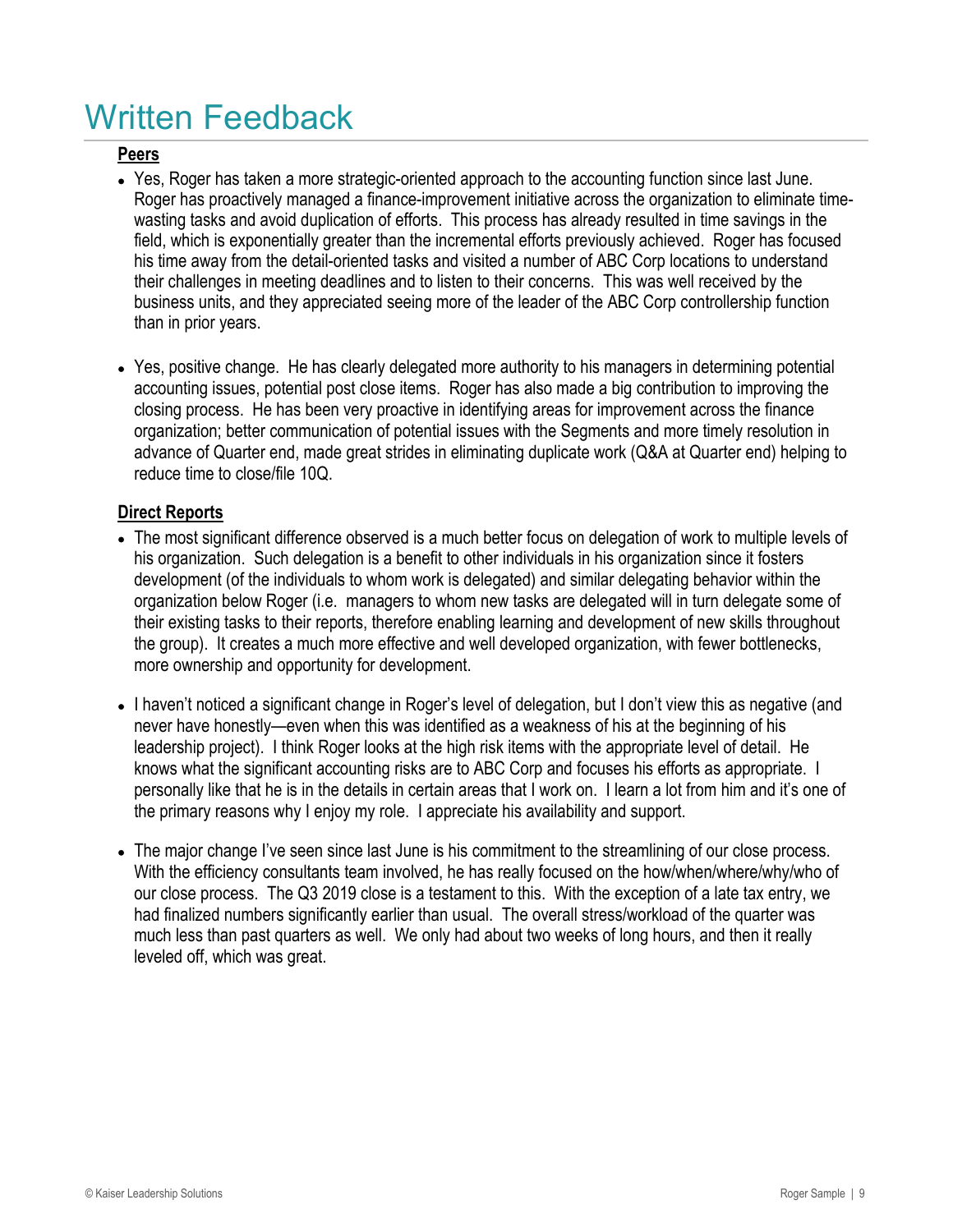### **Direct Reports**

- Roger took time to review the feedback provided to him in the prior survey and took immediate action on his development points. When he shared the feedback with the corporate accounting team and noted that several of the comments suggested that he spends too much time and effort in the details, we discussed as a team areas where he could spend less time and delegate more of the detailed work downward. We also discussed how others on the team could delegate better. Overall, this helped improve the efficiency and effectiveness of the corporate accounting team, and has resulted in Roger having more time to focus on the bigger issues and address issues more timely. Roger has also outwardly supported the efforts undertaken to reduce the number of days in our quarterly close and financial reporting process. Through his leadership and support, he has ensured that others across the entire ABC Corp organization have also supported this initiative.
- I have seen improvement with Roger's leadership, both within the corporate accounting team and across the larger accounting and finance organization. Specifically, within the corporate accounting team Roger has delegated more of the detail oriented tasks to his team, which allows him to focus on the larger issues as they arise or more strategic matters and also allows for development of his team. Within the greater accounting and finance organization, Roger has been focused on improving the accounting close process, which has improved the efficiency of the close process and will strengthen the accounting function across the organization.
- Allowing others to take some responsibility for additional quarter end work and feels comfortable in only preforming the review.

### **Others**

- It has always been a pleasure to work with Roger but he has become more communicative since last June. The group works more cohesively when there is more communication.
- Roger does seek more feedback from others and his will to step outside his comfort zone.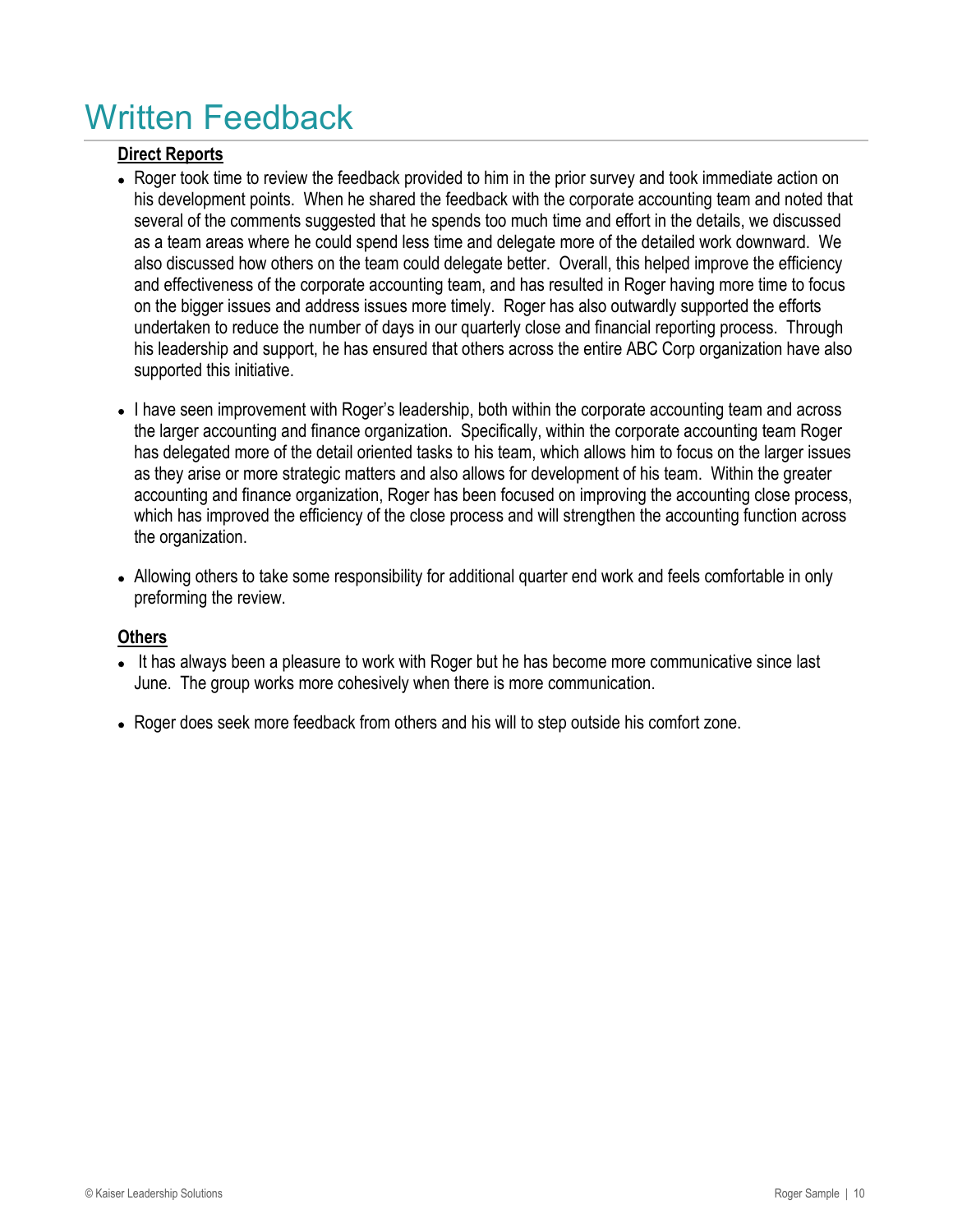**2. Is there anything Roger Sample should do differently—anything to do or emphasize more, anything to do or emphasize less—to be a more effective leader?**

*Note:* Each bullet represents a different respondent. Comments are presented *exactly* as submitted.

#### **You**

 I will continue to delegate, however, I am going to focus on delegating to a wider group of individuals both within Corporate Accounting and within the Global Finance Organization. In addition, I need to continue to focus on speaking up more and on process/strategy, as I have not progressed as rapidly in these areas of focus as I have with delegation.

#### **Superiors**

- Continue to focus on improving and streamlining the accounting processes. Continue to challenge and question in staff and Top Team meetings. Trust your team. You are a solid leader who brings great value to this management team and you are a pleasure to work with.
- Again, I don't work closely enough to Roger to comment meaningfully.
- I would suggest Roger continue the trends I have seen this year, and if he can free up more of his time by delegating down (and out to segment controllers), spend more time with segment CFO's and Presidents discussing issues and understanding their points of view proactively.
- I think Roger has made good progress on the specific items listed in the first part of this questionnaire, and he should continue to focus on these specific items (which really are on point) since there are additional opportunities for improvement in each of these areas.In addition, from a general point of view, Roger should work to project himself more as a "senior leader" (which he really is). This doesn't mean he needs to change his management style (which appears to be effective and to work with his team). However, at certain times, you sense that Roger remains "safe in the details" when he could be contributing more directly to larger decisions.
- Please continue to speak up and voice your opinions. You are well regarded and we appreciate it when you weigh in on topics, even those outside your area of expertise.
- I don't see any need to adjust.
- Trust your segment teams, or change them. This will be the only way to speed the close process. We have too many people that ask questions a document without adding value.

#### **Peers**

- Roger has outstanding accounting talent, is highly ethical and has respect for people. He should spend more time coaching and developing other employees who could benefit from his knowledge and his personal ethics.
- Although it is very difficult, trying to establish a better partnership with the business, more than a body you come to for permission, will go a long way. I know this is not easy, nor is it your responsibility alone. I wish I had the magic secret. Although, know that you are one of the major reasons that I joined ABC Corp and represent some of the best aspect of the organization.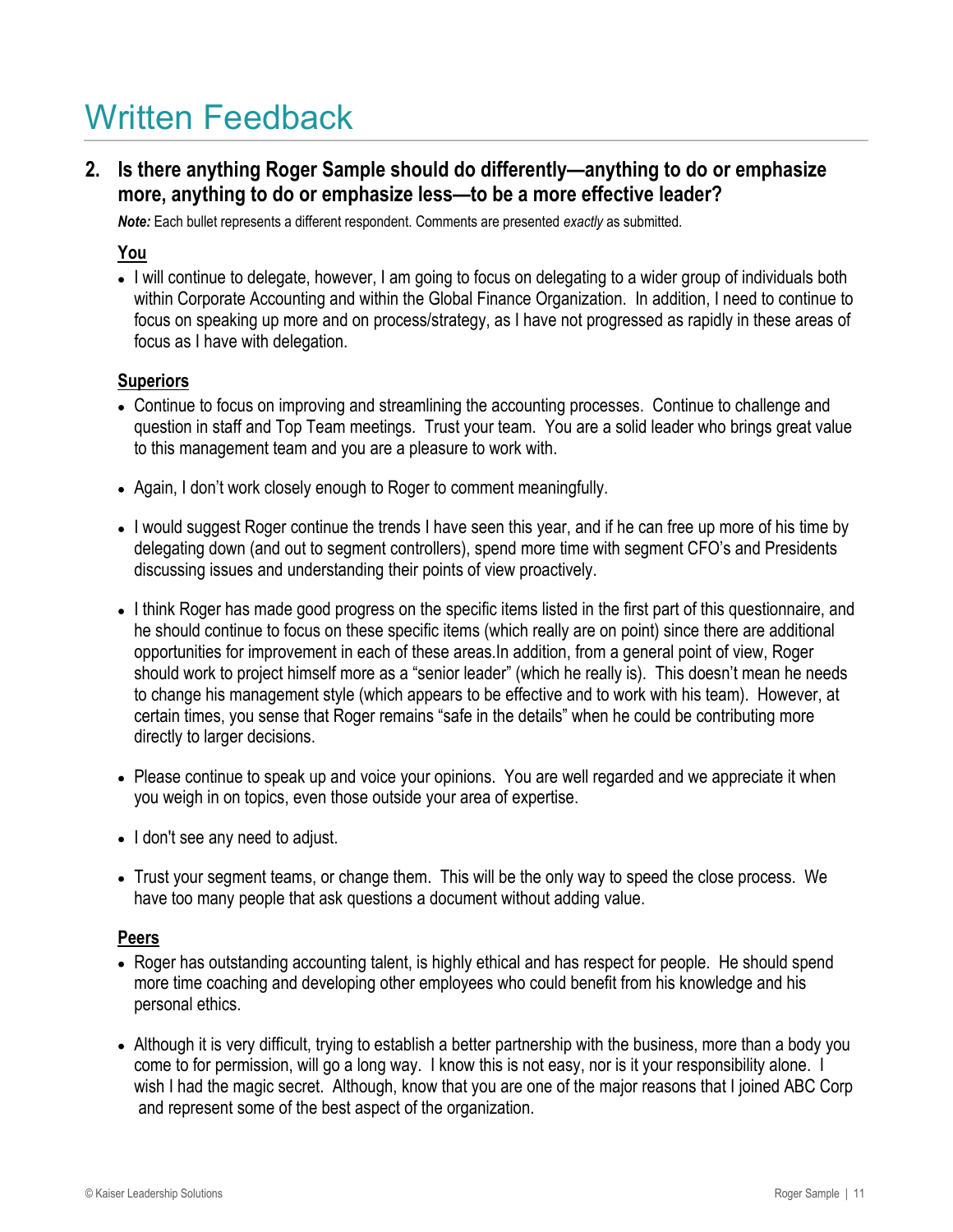### **Peers**

- Continue to focus efforts on elimination of duplicate processes and positions and visit with the business units on a regular basis. Continue to delegate the monthly reporting tasks to direct reports and provide authority to the direct reports to make decisions on behalf of Corporate.
- Roger has a key role and brings a lot of knowledge and experience, an asset for ABC Corp. His job is very challenging and overall he achieves a good result. He is making a positive impact to leading improvements to the closing process.

### **Direct Reports**

- Roger does a great job leading the Corporate Accounting function. He is one of the hardest working senior leaders of ABC Corp and his commitment to doing the right thing from an accounting perspective is invaluable to ABC Corp. He has taken his leadership development seriously and that message has been communicated to his wider team. I think we all appreciate that from him and respect that he is committed to improving. It sets a great tone at the top for us to mirror.
- Roger is a great leader who leads by example. He has taken this leadership development process very seriously and I have seen improvement within the areas he was focused on improving. I really appreciate his attention and efforts to continuous development, which improves the corporate accounting team's cohesiveness, as well as, the greater accounting and finance organization.
- Roger does a great job of delegating to his team members (e.g., technical research and writing, coordination with business units to tackle accounting matters, etc.), which strengthens the accounting function at the Corporate level. Roger is also very receptive to the ideas and conclusions of his team, appropriately weighing their input into his final decision. This latter point is very important, as his team understands that their efforts (including their efforts related to delegated tasks and projects) are being recognized. Finally, Roger is very effective at explaining his decision-making process to his team, which helps his team better understand business and accounting risk factors and the reasons behind his ultimate conclusions. These explanations allow his team to improve the efficiency of their future tasks by helping them independently draw conclusions regarding risk and weed out issues of relative low risk. As a team, Q&A process by focusing on matters of higher materiality or risk. Overall, Roger is a very effective leader, and should continue his practices in the areas rated in this survey. we have also made some great strides in terms of improving the efficiency and effectiveness of the quarter financial close and reporting process. For example, our Q&A was reduced from 244 questions at Q1 2019 to 118 questions at Q4 2019 (> 50% reduction in the volume of questions provided to the business units). This reduction resulted in efficiencies at the Corporate and business unit levels, and allowed our teams to focus on areas of higher risk. This reduction was the result of our team challenging its former mindset and strategy regarding quarter close, and exemplifies Roger's leadership in this area. As this efficiency effort is currently ongoing, my advice is that we continue to challenge the scope of our
- To remember that he is already a good leader and that he needs to continue to develop others on his team to be good leaders as well. When he releases responsibility, it helps others to grow and allows him to get involved in new areas that will increase his knowledge and effectiveness as a leader.
- I appreciate that Roger took his feedback to heart and reached out to his team to determine how best to act on the feedback. It was a group effort and has allowed us to improve our effectiveness and efficiency as a whole.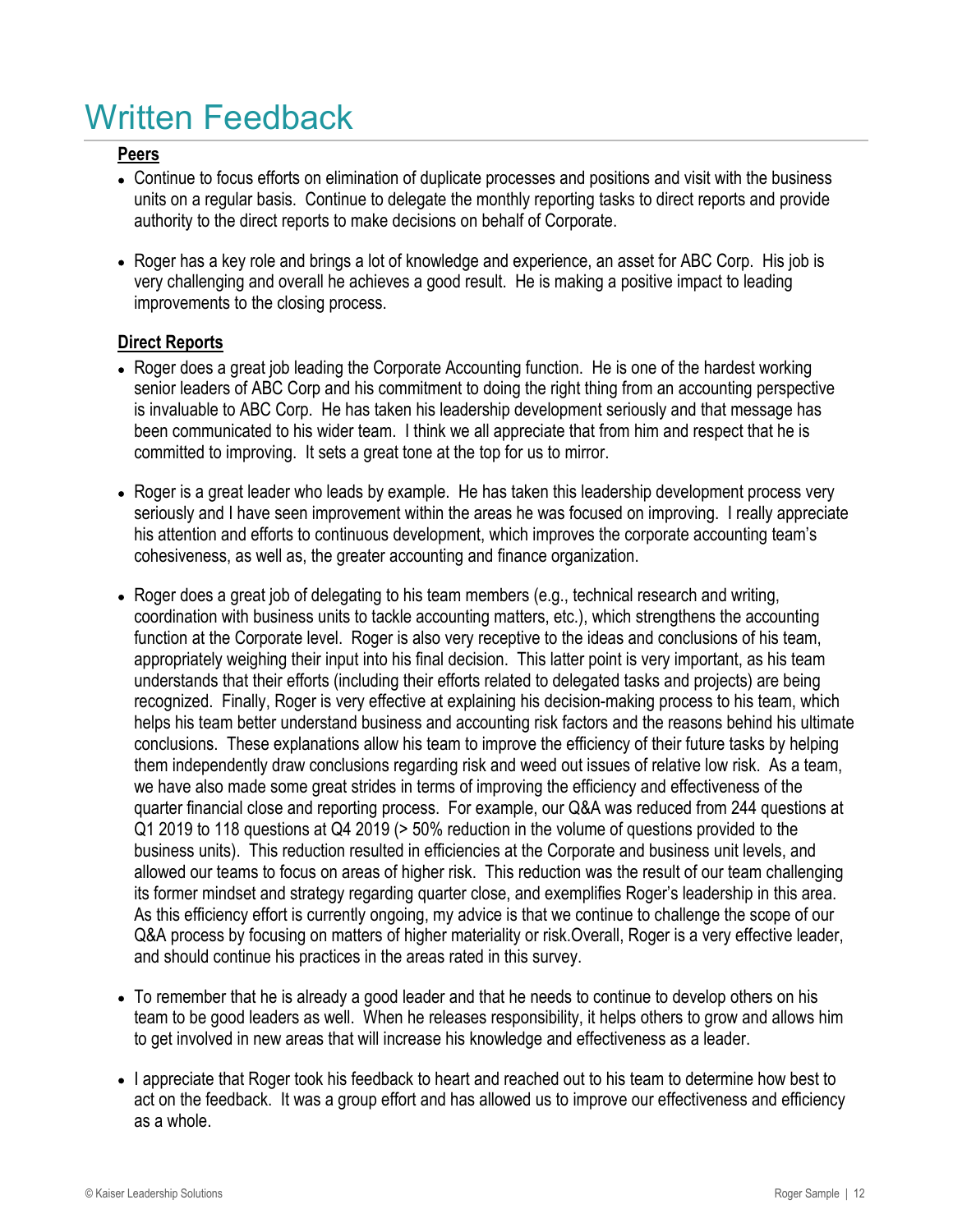## **Others**

- I would encourage Roger to continue to force change in the accounting processes and the organization. He and his organization have much improvement but continued progress can be achieved.
- Roger is superior technically and is also a good manager of people. He has tremendous potential.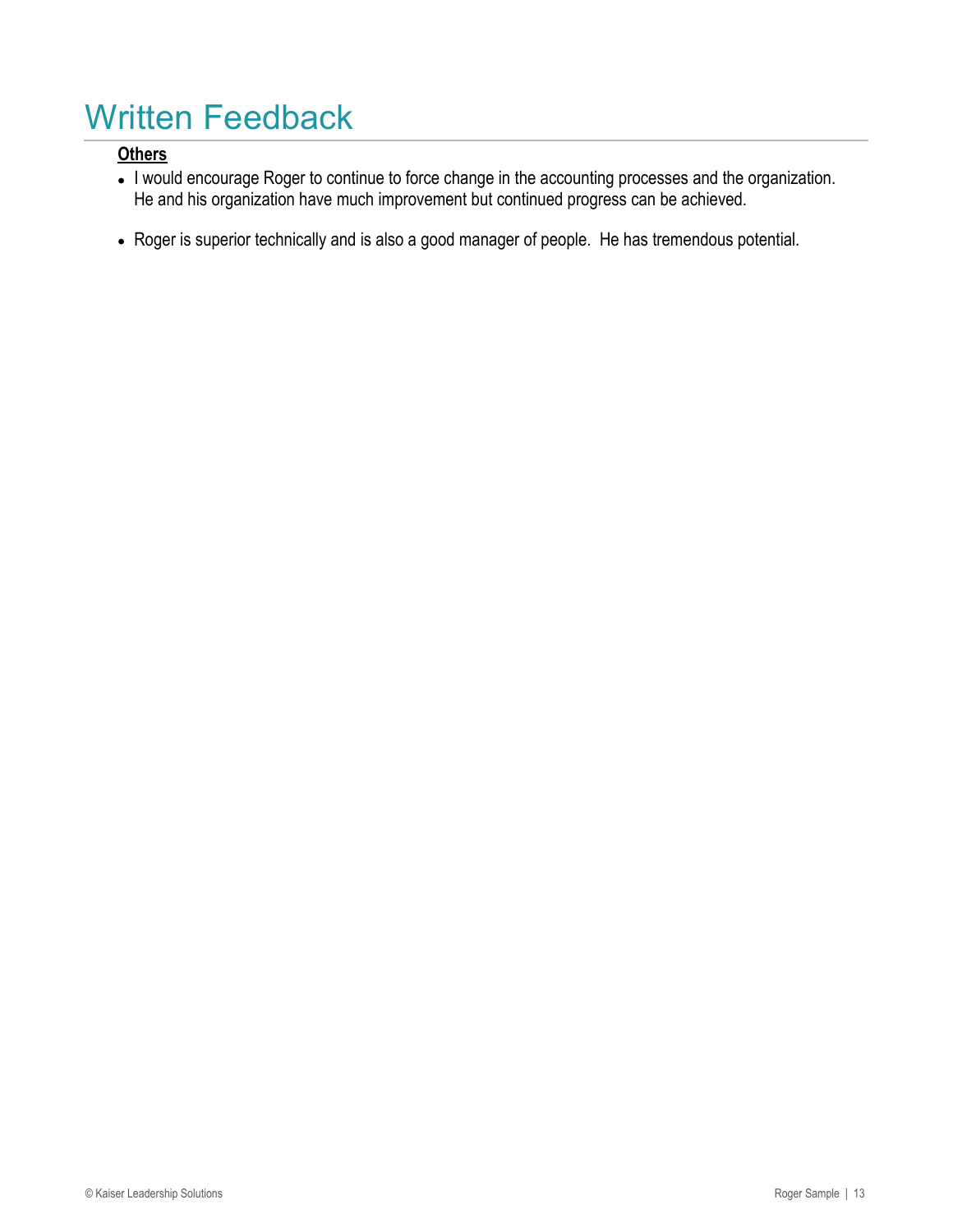# **3. What words of encouragement do you have for Roger Sample?**

*Note:* Each bullet represents a different respondent. Comments are presented *exactly* as submitted.

### **You**

• The increased delegation has helped personally and professionally. I have more quality time and home, and am having a bigger and bigger impact on the company. I can build off this model to have an even bigger impact in strategic change management across the Accounting function.

### **Superiors**

- His increased contribution at the top team and board level is a major contribution, Keep it up!
- Trust your gut, then trust your team--or replace them.
- Everyone is a supporter of Roger's. His reputation precedes him.
- Step outside your comfort zone from time to time, Roger. You are on firm footing.
- Roger adds a lot of value, even on things outside the finance area.
- I am a huge fan of Roger. We need a dozen more just like him.
- Roger is a huge assett to the company.

#### **Peers**

- His increased strategy work is paying off big time.
- Keep speaking up and out, Roger. You have a lot to offer.
- I am seeing much more strategic agility, and that is a good thing.
- My only advice is to try to get a multiplier effect by cascading down the changes he is making in increased delegation.

#### **Direct Reports**

- I have always though very highly of Roger. His openness to the feedback, and candidness in telling us what he was doing about it just took that up a notch. And the actions he has taken and progress made are just the cherry on top. Bravo!
- You lead by example, Roger, and it is a positive role model for all the senior players.
- Roger is in inspiration in how he responded to his feedback. It makes the rest of us want to raise our game too.
- His hard work, dedication, and responsiveness to the feedback have earned my deepest admiration.
- A great functional leader learning to become a great organizational leader. Way to go!
- Our time to close is the fastest I have ever seen!